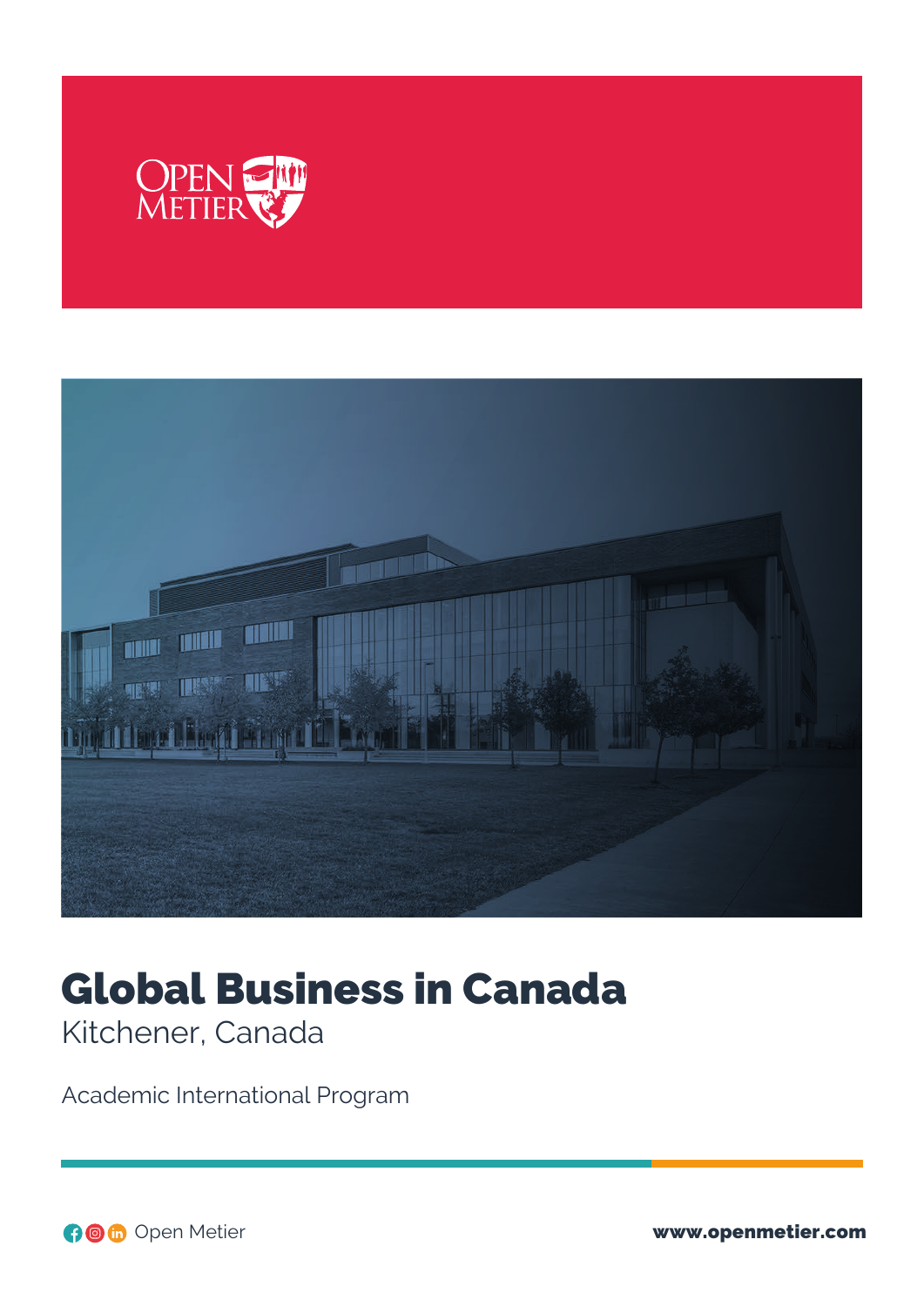## **Objective**

This intensive program offered at Conestoga College in Waterloo Region provides students with the opportunity to engage with Canadians and other international students who have experienced success across sectors, participate in a series of workshops which provide a springboard to explore their own path to success, and visit dynamic local companies.

Waterloo Region is home of Conestoga College, one of Ontario's fastest growing colleges and a leader in polytechnic education. Our career-focused education programs – from apprenticeships to diplomas, degrees to post-graduate certificates, continuing education and part-time studies – all reflect Ontario's changing job market and will help you build the skills and knowledge that today's employers are seeking.

# **Academic Content**

#### **Global Business**

This course will introduce students to the basics of Economics and Business both in Canada and internationally. Students will study various business structures as well as topics in economics, accounting, marketing, and operations management.

#### **Professional Writing Skills for Business**

In this second-level communications course, students learn the professional writing skills required for effective communication in business. Students apply their learning to business case studies to produce documents for various purposes and audiences using a range of current business formats. They will also learn to write proposals and reports using research and documentation skills to further prepare them for higher learning and career success.

## **Company Visits**

Waterloo region is considered the 4th largest urban population in Ontario with a population of more than 600,000 people, with 22, 000 tech related job openings by 2021.

The Toronto-Waterloo Corridor boasts the second highest density of start-ups in the world with over 5,200 tech start-ups attracting over \$670 million in investment.

- Toyota Company
- Communitech
- Google

## **Detailes**



**TERM** 4 Weeks



**DATE** To be confirmed



**DESTINATION** Kitchener, Canada

# **Host University**



**CONESTOGA COLLEGE** http://www.conestogac.on.ca/

# **Cultural Visits**

Waterloo Region is Canada's Technology Capital, located in the heart of southwestern Province of Ontario and formed by three unique cities (Waterloo, Kitchener, Cambridge). It's a hub of intelligence, education and innovation; and a place for bold, brilliant, young minds to make their mark. It's only 90 minutes from Niagara Falls and Toronto. Waterloo is home to one of the world's most dynamic technology ecosystems and the 2nd-fastest growing tech talent market in North America.

- City Tour by Waterloo
- St. Jacobs Farmers´ Market
- Crawford lake
- City of Waterloo Museum